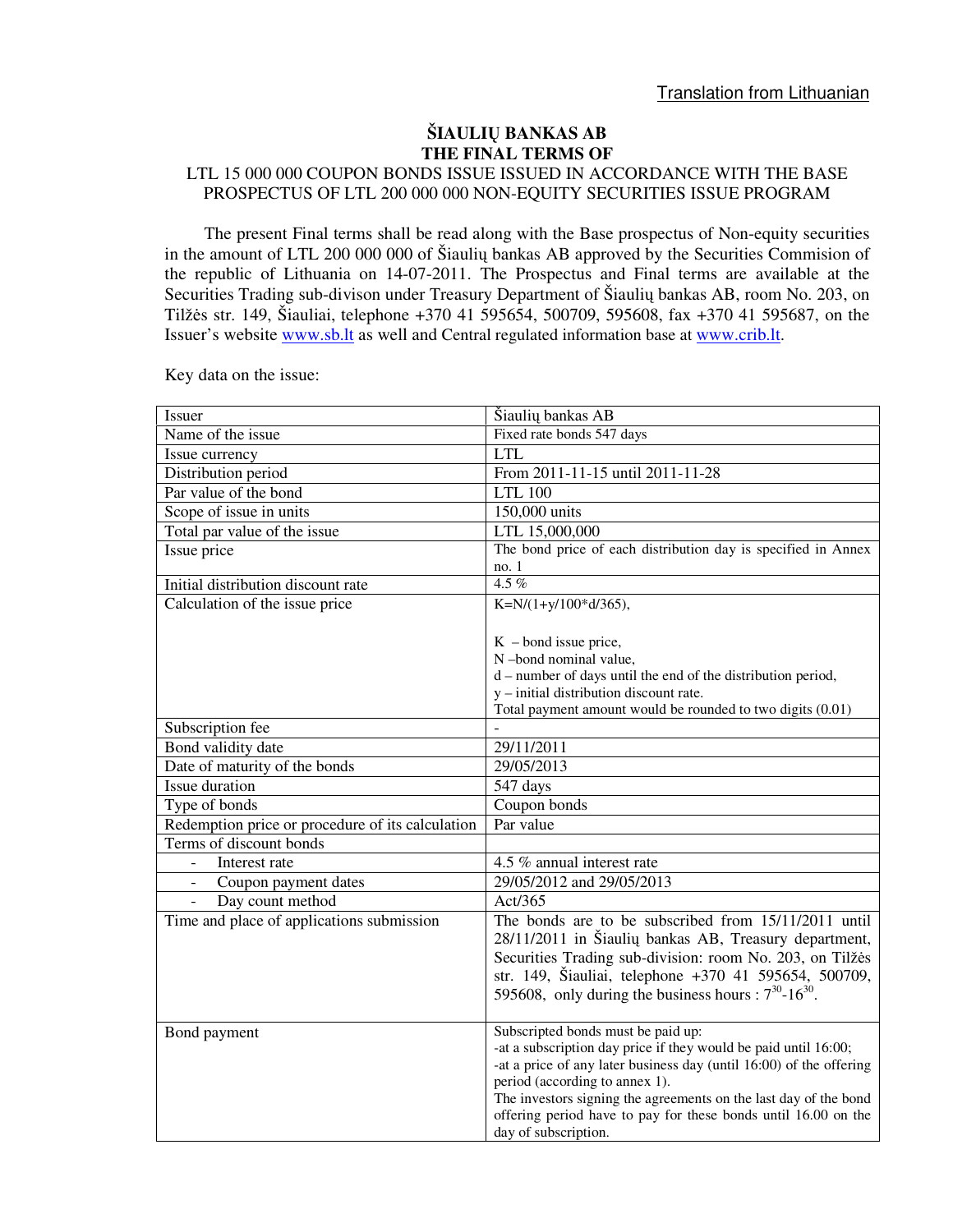| Distributor                                     | Šiaulių bankas AB Tilžės str. 149, Šiauliai, telephone<br>+370 41 595654, fax +370 41 595687 |  |
|-------------------------------------------------|----------------------------------------------------------------------------------------------|--|
| Distribution place (scope)                      | the Republic of Lithuania                                                                    |  |
| Smallest amount of bonds offered to one         | 1 unit                                                                                       |  |
| investor                                        |                                                                                              |  |
| Biggest amount of bonds offered to one investor | 150,000 units                                                                                |  |
| Intermediary of public trading protecting       | UAB FMI, Orion Securities", A.Tumeno g.4, 9 fl., 01109                                       |  |
| interests of securities holders                 | Vilnius, tel. +370 5 2603969                                                                 |  |
| Listing                                         | No listing                                                                                   |  |
| Calculation agent                               | Šiaulių bankas AB                                                                            |  |
| Šiaulių bankas AB<br>Settlement intermediary    |                                                                                              |  |
| Depository intermediary                         | Šiaulių bankas AB                                                                            |  |
| Annulment of the issue                          | Issue might be cancelled in case of total nominal value of                                   |  |
|                                                 | the issue does not exceed LTL 1,000,000. The fact of                                         |  |
|                                                 | issue cancellation shall be announced in 1 working day                                       |  |
|                                                 | since the end of bond issue and published on Bank's                                          |  |
|                                                 | website www.sb.lt and Central storage facility database                                      |  |
|                                                 | website www.crib.lt. In case of issue cancellation all bond                                  |  |
|                                                 | subscription agreements will be treated as null and void                                     |  |
|                                                 | and the funds paid for bonds with accumulated interest for                                   |  |
|                                                 | the days prior the end of issue offering will be repaid to                                   |  |
|                                                 | investor's accounts not later than 5 days since publication                                  |  |
|                                                 | date.                                                                                        |  |

The issuer bears responsibility for the correctness of the information provided in the present Final terms.

Head of Corporate Banking Division /signature/ Vytautas Sinius